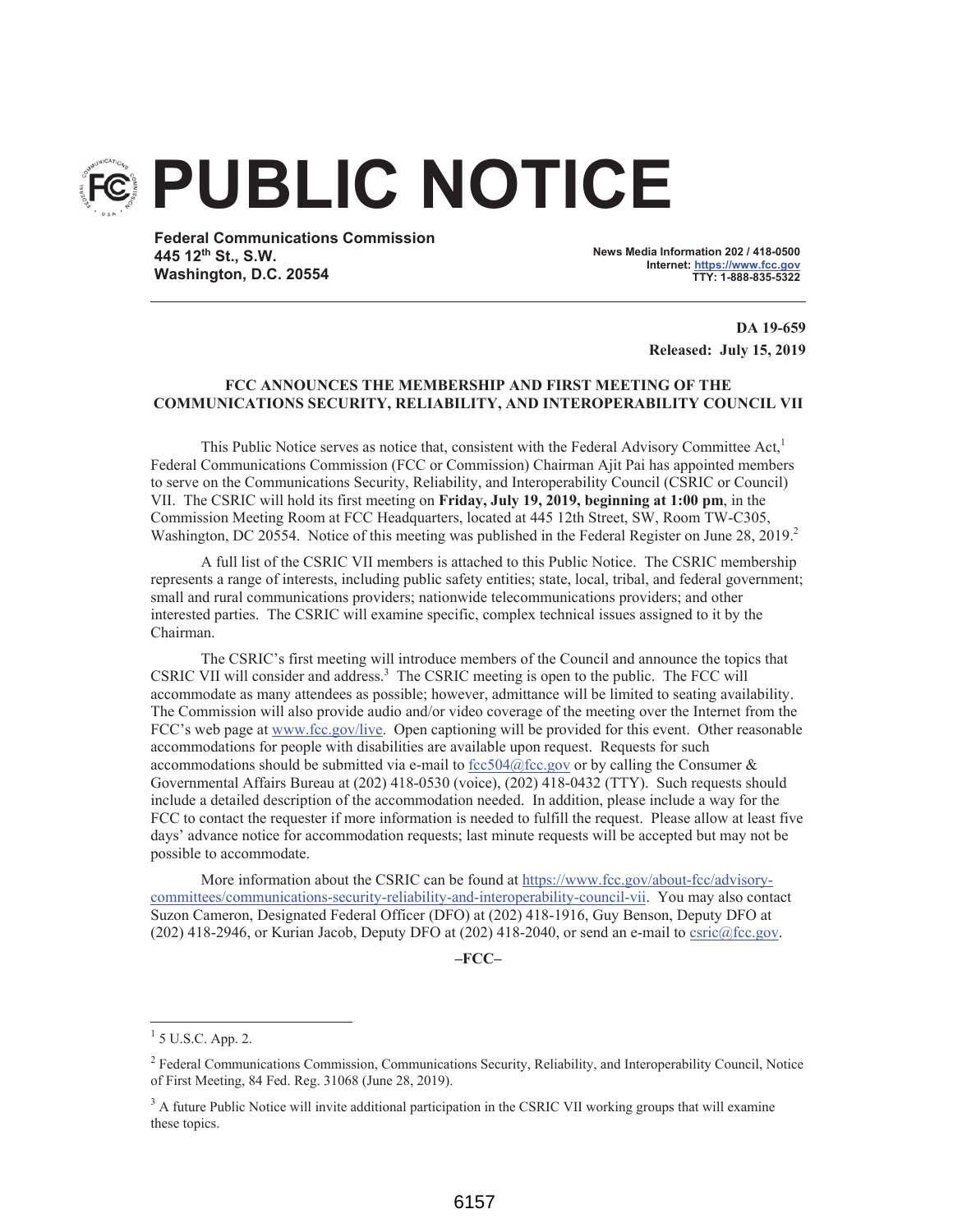### **COMMUNICATIONS SECURITY, RELIABILITY, AND INTEROPERABILITY COUNCIL VII**

Suzon Cameron, Designated Federal Officer Guy Benson, Deputy Designated Federal Officer Kurian Jacob, Deputy Designated Federal Officer

#### Chair:

Charlotte Field, Senior Vice President *Charter Communications* 

### **Members:**

Brandon Abley, Technical Issues Director *National Emergency Number Association (NENA)* 

Mark D. Annas, Emergency Services Administrator *City of Riverside Fire Department – Office of Emergency Management* 

Mary A. Boyd, Vice President, Government Regulatory Affairs *West Safety Services* 

Wade Buckner, Chief *Southside Fire & Rescue, International Association of Fire Chiefs* 

Brian K. Daly, Assistant Vice President *AT&T Services, Inc.* 

Gerald "Jay" English, Chief Technology Officer *Association of Public-Safety Communications Officials-International, Inc. (APCO)* 

Laurie Flaherty, Coordinator, National 911 Program *U.S. Department of Transportation, National Highway Traffic Safety Administration* 

Craig Fugate, Member, Board of Trustees *America's Public Television Stations (APTS)* 

Robert Gessner, Chairman *ACA Connects – America's Communications Association* 

James D. Goerke, Chief Executive Officer *Texas 9-1-1 Alliance* 

Mark Hess, Senior Vice President, Business & Industry Affairs *Comcast Corporation* 

Antwane Johnson, Director, Integrated Public Alert and Warning System (IPAWS) *Federal Emergency Management Agency (FEMA)* 

Farrokh Khatibi, Director of Engineering *Qualcomm Technology Inc.*

Chandra Kotaru, Founder & Chief Executive Officer *Gaian Group, Advanced Warning and Response Network (AWARN) Alliance*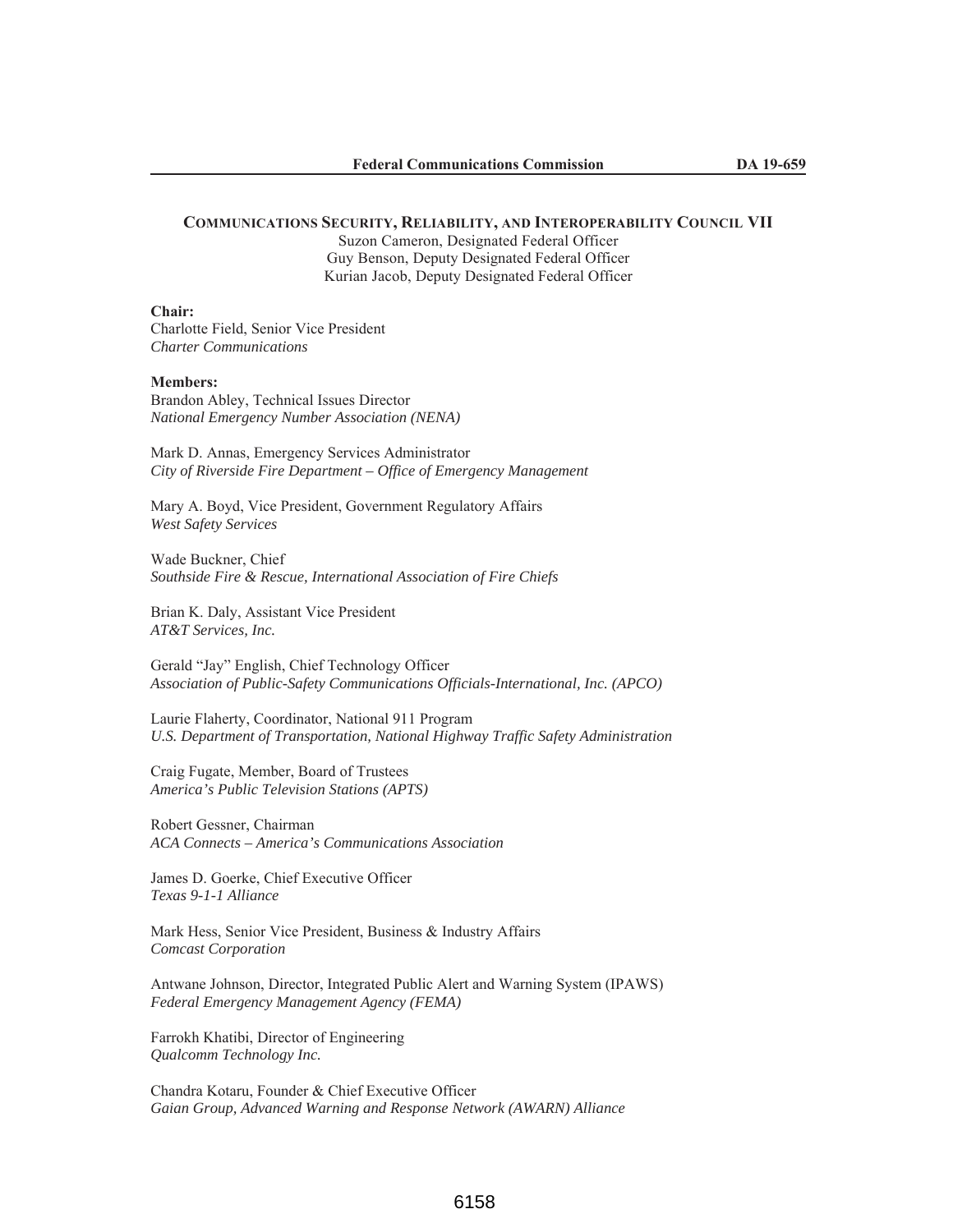Jeff Littlejohn, Executive Vice President, Engineering iHeartMedia, Inc.

Tim Lorello, President & Chief Executive Officer SecuLore Solution

Michelle Mainelli-McInerney, Director, Office of Dissemination **National Weather Service** 

Danny McPherson, Executive Vice President & Chief Security Officer Verisign

Joe Meyer, Vice President, Network Service Assurance **Sprint Corporation** 

Susan M. Miller, President & Chief Executive Officer Alliance for Telecommunications Industry Solutions (ATIS)

Richard E. Perlotto II, Director The Shadowserver Foundation

Michael Raap, Vice President, Technology Program Management & Compliance T-Mobile

Pat Roberts, President & Chief Executive Officer Florida Association of Broadcasters

Jeff Robertson, Senior Vice President RapidSOS

Travis Russell, Director of Telecommunications Cyber Security **Oracle Communications** 

Francisco Sanchez Jr., Emergency Management Coordinator Harris County Texas, Office of Homeland Security & Emergency Management

Dorothy Spears-Dean, Public Safety Communications Coordinator Virginia Information Technologies Agency

Lee Thibaudeau, Chief Technical Officer & Vice President of Engineering Northeast Communications of Wisconsin, Inc. d/b/a Nsight